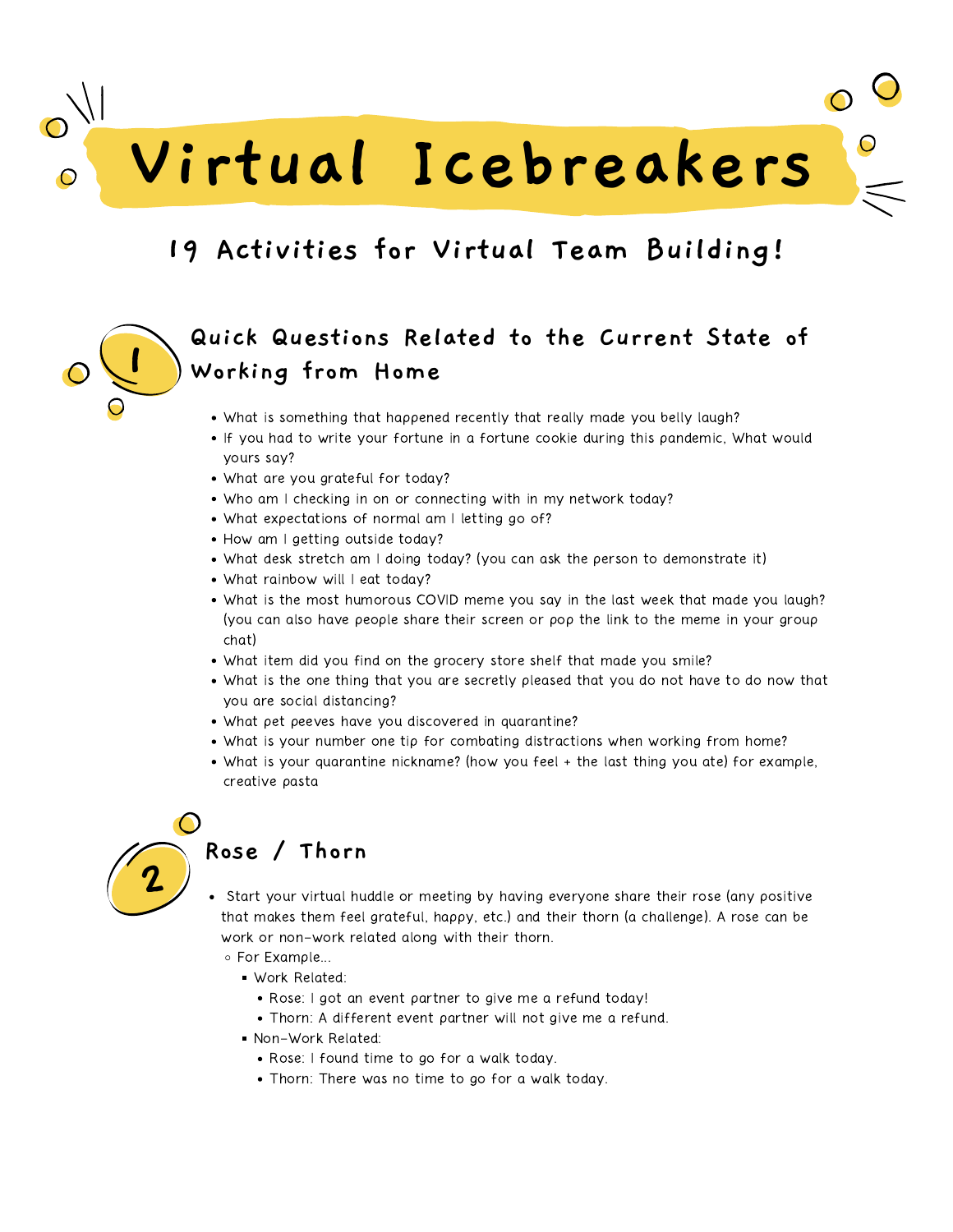

#### **Share a Virtual Snack**

Ahead of the meeting, have everyone gather one of their favorite snacks and bring it with them to the video chat. They can then share with everyone. As we know, sharing food is a common way to connect with others, and it can be a fun conversation starter.



#### **Share a Snapshot of Your Life**

Have the team take a photo of an object, or objects in their workspace… these can be things like a fidget toy, a coffee mug, a family photo, cool art, a certificate, anything. The team can email you (whoever is leading the meeting) their photo (or upload to our group chat on teams when we start the video call) with a little description so that you can share them during the meeting. This could spark some interesting and fun dialogue in what everyone is like. Do they have kids? Are they super organized? Do they work on their couch? (hopefully not if they read our working remote tips).

Alternatively, you could ask each of us to take a picture of the view outside our window…gaining insight into a wide variety of locations and settings.

# **5**

## **Ask Each Meeting Participant a "Social" Question**

So, you could find out what someone enjoys doing outside of work, or ask if he or she has a funny story to share about something that happened recently (did a kid pop in during your virtual team meeting). Ask everyone the same question, or different ones if you want more variety in responses. Some example Social questions:

- Give an example of something you have done this week that you feel proud of.
- o If you were not on this call, what would you like to be doing?
- o If you could eat any dish right now, what would it be?
- What has been your favorite activity while staying at home (something related to what we are dealing with today with coronavirus?



#### **Aliens Have Landed**

This icebreaker can be useful for teams with remote participants with language and cultural differences. Tell the group to imagine aliens have landed on Earth and want to learn about your company. But since they do not speak English or understand your product, it needs to be explained with 5 symbols or pictures. Ask each participant to upload 5 simple images to the team that best describe and communicate your company's products and culture. Take a few minutes and look at all the images. Are there common themes?



#### **Guess the Desk**

fun virtual energizer that helps teams get to know each other and share best remote working practices.

○ Start by having each participant take a photo of their desk or remote working set-up and send them to the facilitator who then puts them into a shared whiteboard or Google Doc. Do not tell anyone whose desk is whose!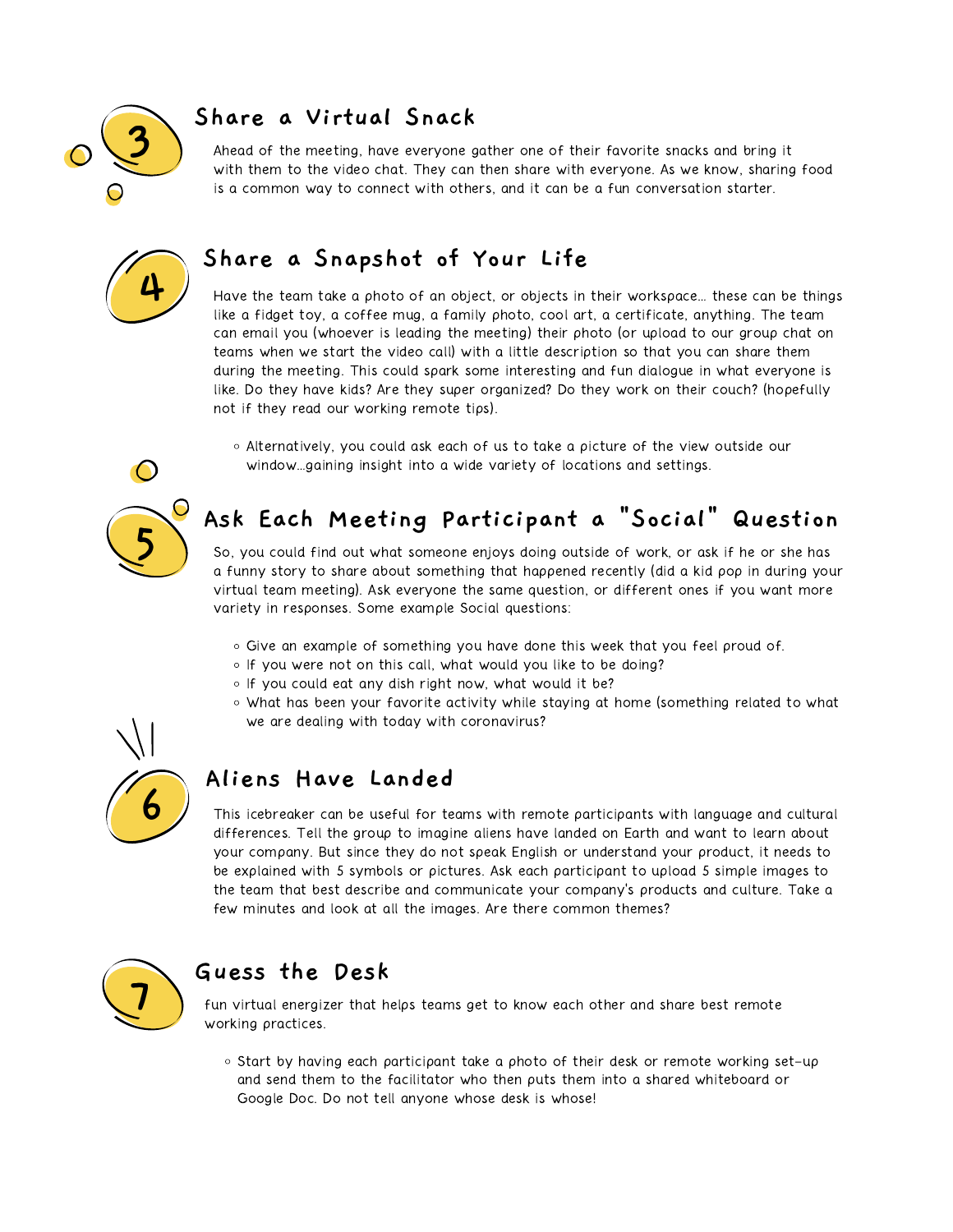- During the first round, select one member to be the Desk President- they cast the vote on whose desk is who is after a group discussion.
- After each round, the previous Desk President elects the next and the group moves to guess the next desk.
- Here's the fun part- if your desk is up, it is your job to convince everyone it belongs to someone else. If the group votes incorrectly on your desk, you get a point! If you successfully guess the right desk while you are Desk President, you also get a point!
- After all the desks have been guessed, debrief and point out any good remote working set-ups and best practices you notice and want to share!



#### **18 & Under**

This is an engaging way to get to know your teammates better and share funny or interesting stories with each other. Simply take turns and share one accomplishment each that you had before you turned 18. You might learn that "I bought a PlayStation when I was 10" or "I won the school football championship". Maybe you will discover some hidden skills in your teammates that you never expected.



#### **A Penny for your Thoughts**

- ·Ask each participant to bring a penny to the virtual meeting or provide images of coins with different years on them. When I did this, I asked that everyone's penny be the year 2000 or above so they do not have to think back too far
- Ask participants to look for the date on their coin and share with the rest of the group something significant or interesting that happened to them in that year.
- Encourage participants to think outside the box. If the penny is dated before you were born, think about what happened in the world that year that might have had an impact on your current life.
- For large groups, send them into breakout rooms for 3-5 minutes.
- Have participants share their responses in their small group. Ask participants to take a screen shot of the questions so they have the prompts once they move to the breakout room.
- For smaller audiences, have each person take turns sharing their story with the group.
- You may need to give a few hints to younger children. For example, it might be a year that their brother or sister was born, or maybe it was the year their parents got married.



#### **Tiny Campfire**

- Who does not love a good campfire? Create a virtual campfire by having everyone bring a candle and their favorite S'mores ingredients and share a reflection while making an eating a fun snack.
- Have participants take turns sharing something 'sweet' or a reflection they have with the group.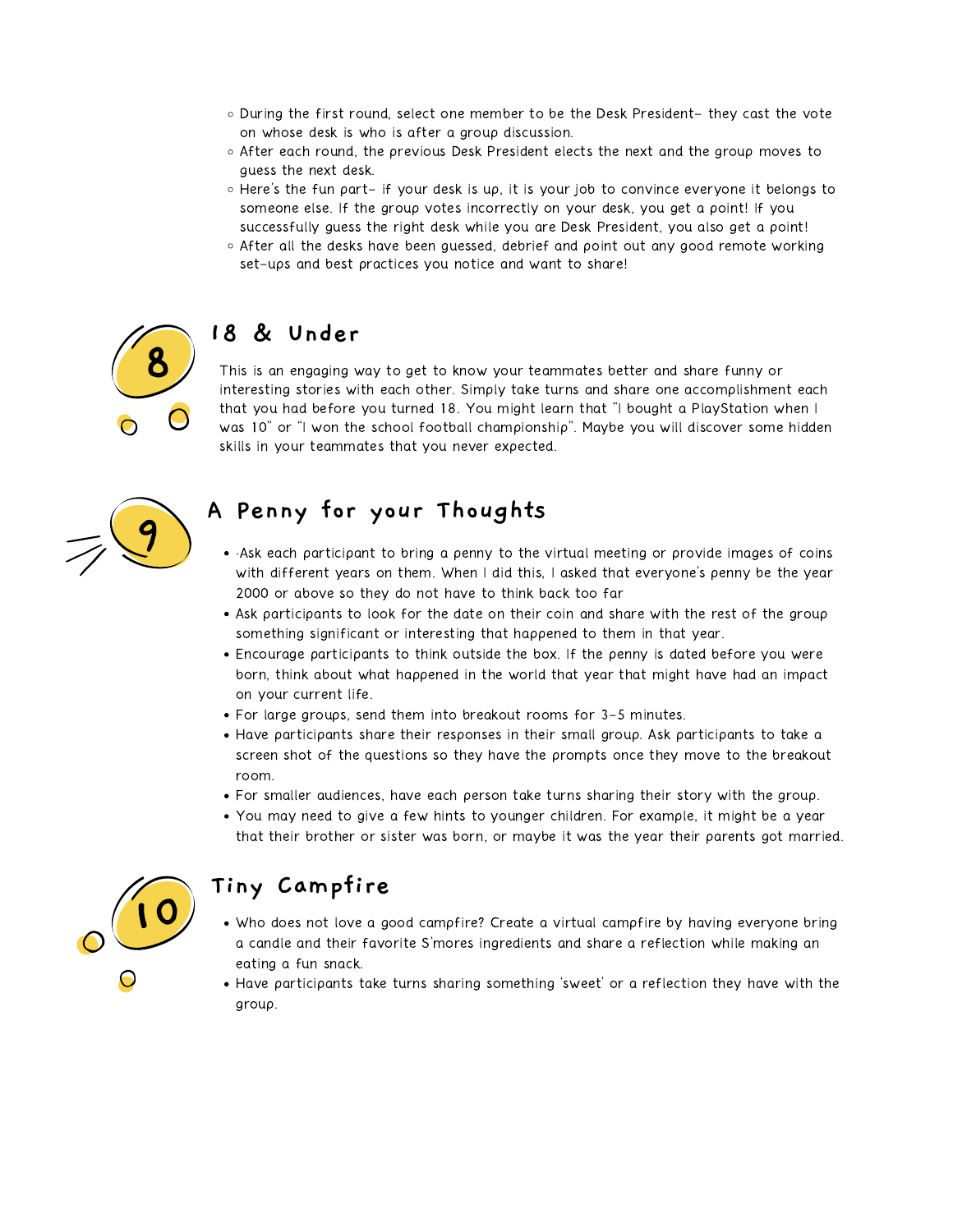

## **Number ID Icebreaker (Virtual Adaptation)**

A creative and numerical strategy to get to know people, Step-by-step instructions:

- Instruct each person to have a blank sheet of paper and a marker or pen.
- Instruct everyone to write their first name on the top half of the paper.
- On the bottom half, ask each person to write a series of numbers and letters which represent a set of interesting facts about themselves.
- For example, 1964-14Y-1K could represent a person born in 1964, married for 14 years and has one child (kid).
- Encourage people to focus on interesting aspects of their life and experiences.
- When ready, invite one person at a time to show their paper to the camera so that everyone can see their name and numbers (we suggest moving into break out rooms so smaller groups can discuss and get to know one another)
- The groups task is to guess what the numbers represent. This is not a test, so allow a short time for guessing before the person holding the papers tells their group what the numbers mean.



## **Emoji Storytelling**

There are hundreds of emoji's out there just waiting to tell a story  $\circledcirc$ 

- Gather your team in a video conference room, and then divide your group into smaller teams.
- Task each team with the job of creating a story told entirely via emojis. Set a goal for coming up with a complete story in less than 10 minutes with about 100 emojis.
- Then, bring the group back to the meeting and give each group another group's emoji story.
- The groups get another 10 minutes to try to decipher the emoji story of another group into words.
- When you meet as a large group again, one representative from each small team reads the group's translated version of the emoji story.



### **Brady Brunch Icebreaker**

- Have everyone switch to gallery view and call out one person at a time.
- Each person introduces themselves and everyone else points to them "Brady Bunch" style.



#### **Memory Test**

- Read from a list of words while your team listens.
- Once you are done, have them try to write down as many words as they can remember.



### **Storytelling Dice**

- Download the "Story Dice" app.
- Roll the dice and have your team come up with a story using all of the icons on the dice.
- Each person picks one dice to tell their part of the story.